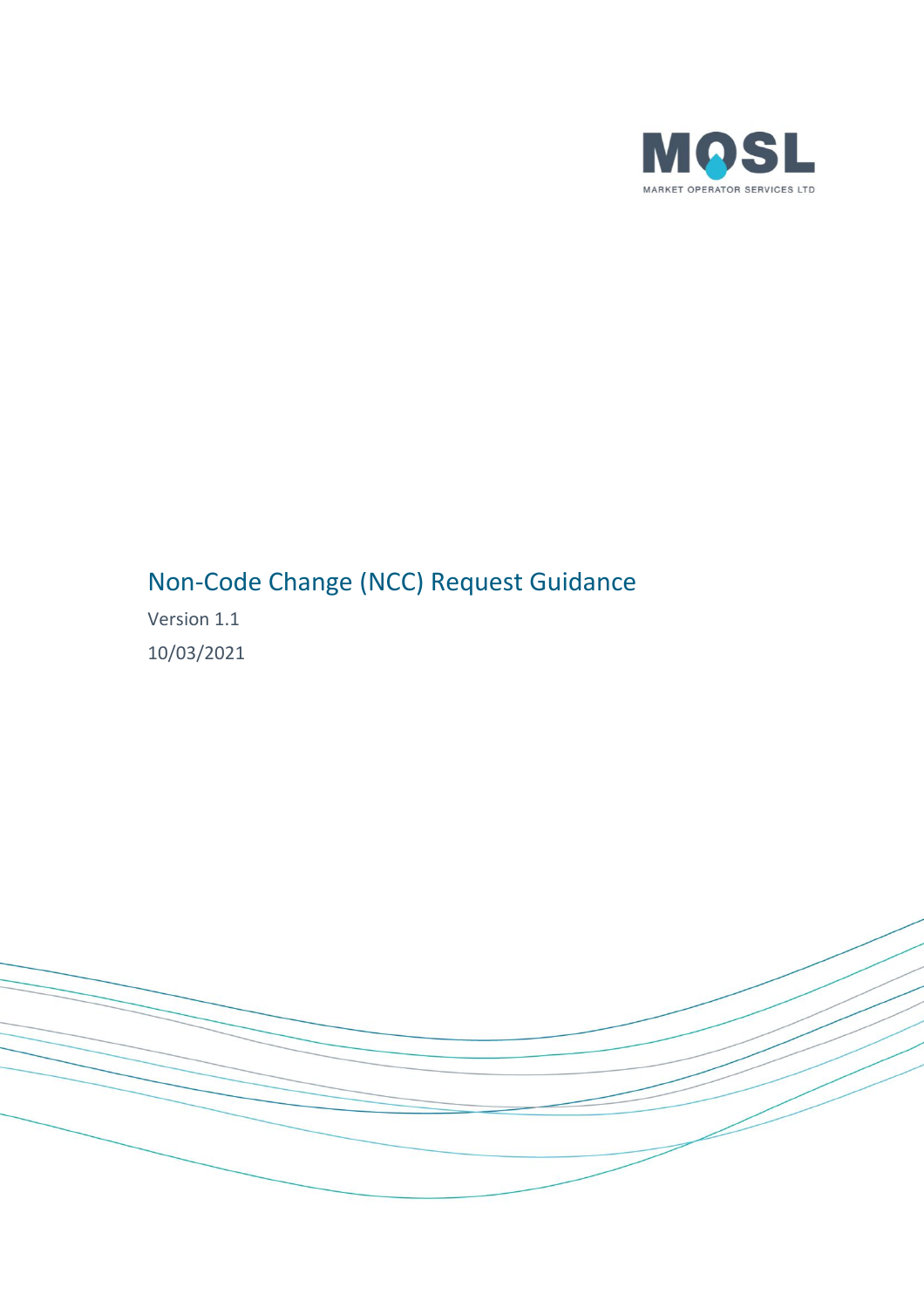

# About this document

This document provides an overview of the Non-Code Change process for Trading Parties or MOSL who wish to submit a change that does not require the Market Codes to be updated.

## Version History

| Version | Update                                                                          | Date          |
|---------|---------------------------------------------------------------------------------|---------------|
| 1.0     | First draft -Initial version created for process owner September 2018<br>review |               |
| 1.1     | Review and process simplification                                               | 10 March 2021 |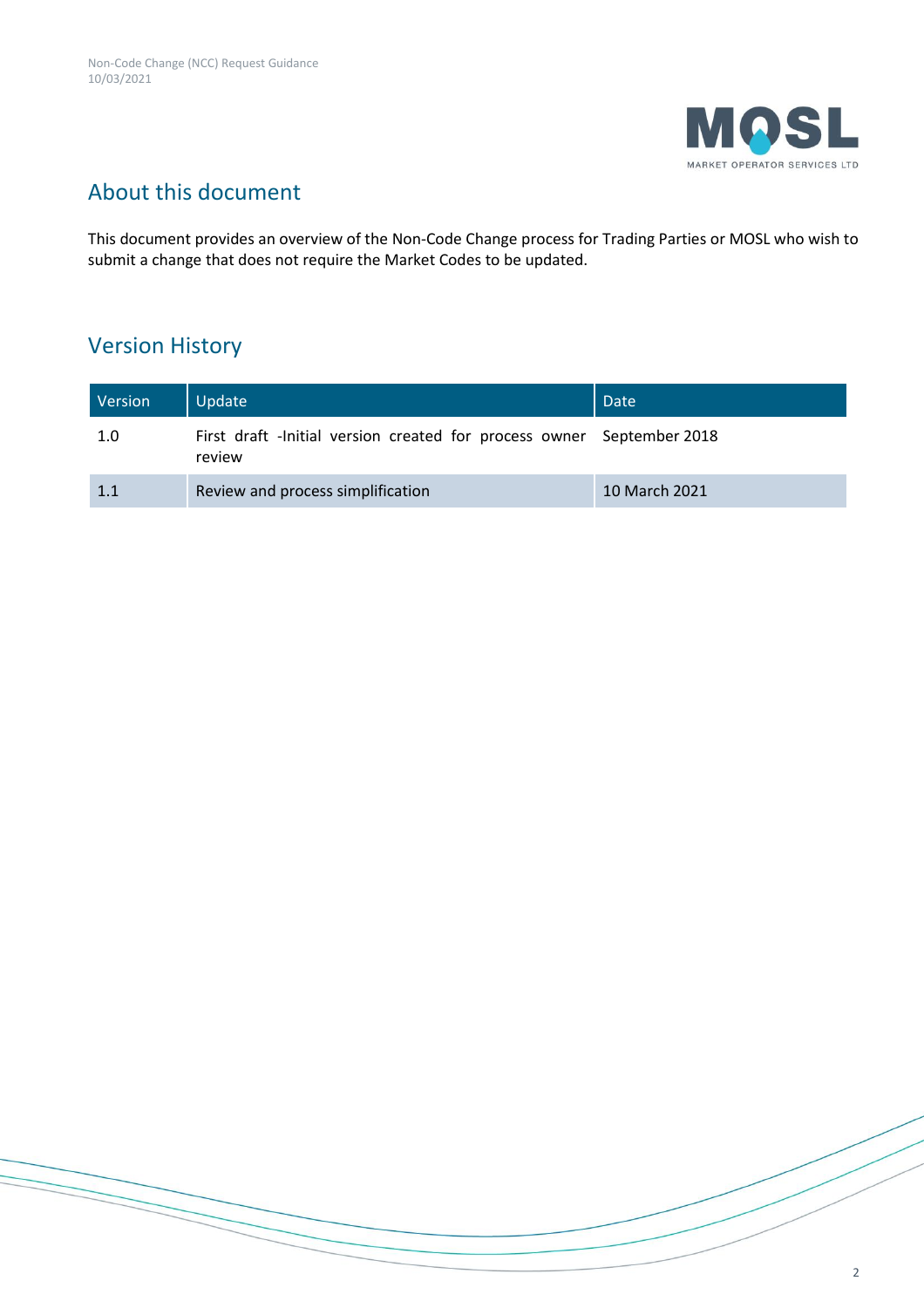

## Contents